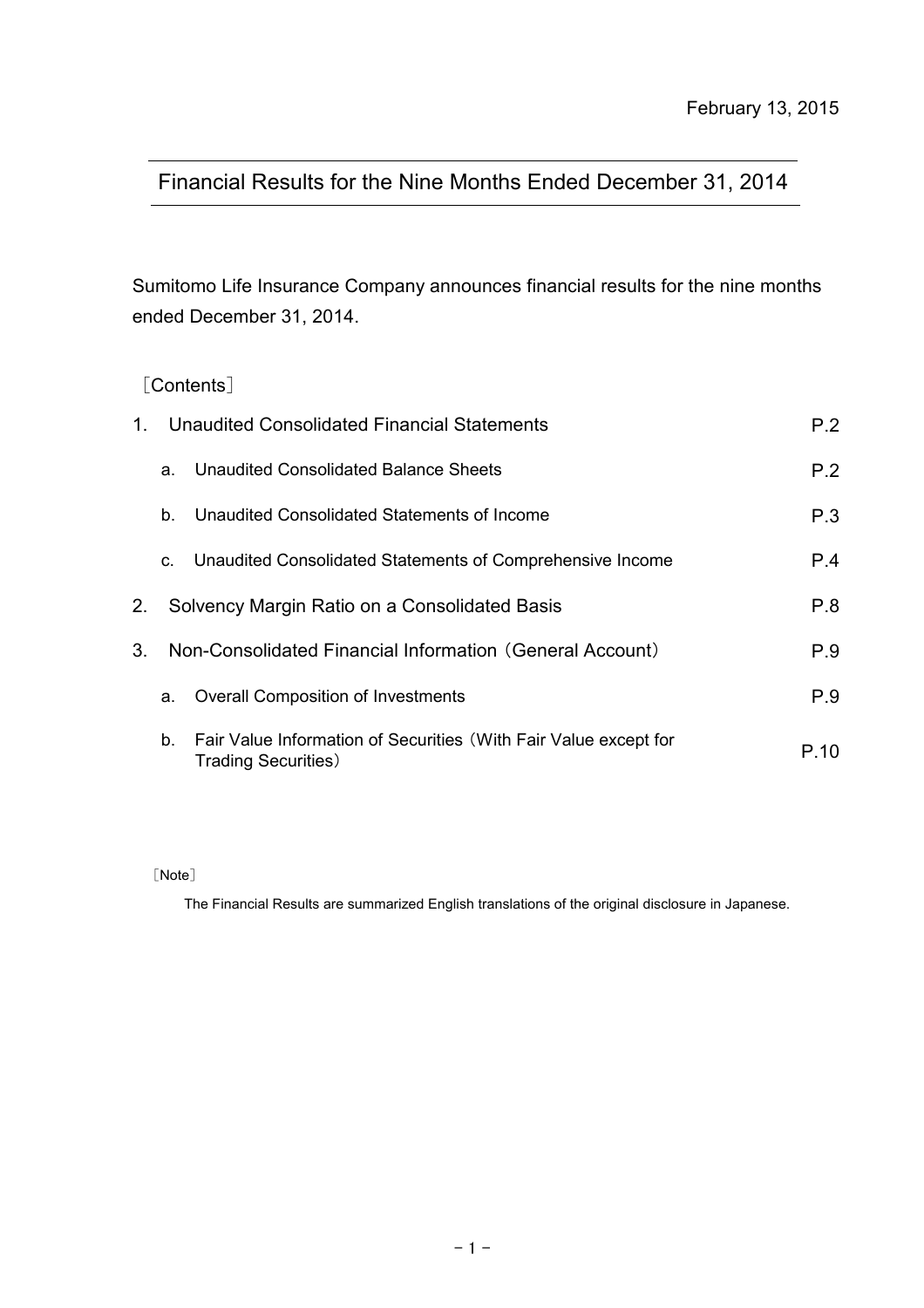### **1. Unaudited Consolidated Financial Statements**

# **a. Unaudited Consolidated Balance Sheets**

|                                                         |                      | (Millions of Yen)       |
|---------------------------------------------------------|----------------------|-------------------------|
|                                                         | As of March 31, 2014 | As of December 31, 2014 |
| ASSETS:                                                 |                      |                         |
| Cash and deposits                                       | 119,211              | 123,597                 |
| Call Ioans                                              | 471,100              | 363,100                 |
| Monetary claims bought                                  | 289,088              | 323,800                 |
| <b>Securities</b>                                       | 22,120,098           | 23,678,912              |
| Loans                                                   | 2,465,539            | 2,369,030               |
| Tangible fixed assets                                   | 711,065              | 686,721                 |
| Intangible fixed assets                                 | 24,122               | 25,057                  |
| Due from agents                                         | 3                    | 1                       |
| Reinsurance receivables                                 | 255                  | 100                     |
| Other assets                                            | 261,420              | 259,836                 |
| Net defined benefit assets                              | 234                  | 97                      |
| Deferred tax assets                                     | 130,644              | 1,500                   |
| Customers' liabilities under acceptances and guarantees |                      | 2,500                   |
| Allowance for possible loan losses                      | (2, 189)             | (1,778)                 |
| <b>Total assets</b>                                     | 26,590,594           | 27,832,477              |
| LIABILITIES:                                            |                      |                         |
| Policy reserves and other reserves                      | 23,704,788           | 23,975,511              |
| Reserve for outstanding claims                          | 108,068              | 106,539                 |
| Policy reserves                                         | 23,318,460           | 23,584,186              |
| Policyholders' dividend reserves                        | 278,259              | 284,785                 |
| Reinsurance payables                                    | 120                  | 97                      |
| Corporate bonds                                         | 99,480               | 149,480                 |
| <b>Other liabilities</b>                                | 1,149,679            | 1,641,756               |
| Net defined benefit liabilities                         | 36,090               | 56,343                  |
| Accrued retirement benefits for directors               | 13                   | 10                      |
| Reserve for price fluctuation                           | 231,492              | 250,508                 |
| Deferred tax liabilities                                | 861                  | 14,103                  |
| Deferred tax liabilities for land revaluation           | 22,164               | 21,321                  |
| Acceptances and guarantees                              |                      | 2,500                   |
| <b>Total liabilities</b>                                | 25,244,690           | 26,111,632              |
| <b>NET ASSETS:</b>                                      |                      |                         |
| Foundation funds                                        | 270,000              | 270,000                 |
| Reserve for redemption of foundation funds              | 369,000              | 369,000                 |
| Reserve for revaluation                                 | 2                    | 2                       |
| Surplus                                                 | 366,640              | 367,552                 |
| Total funds, reserve and surplus                        | 1,005,643            | 1,006,555               |
| Net unrealized gains on available-for-sale securities   | 422,951              | 791,448                 |
| Land revaluation differences                            | (74, 963)            | (76, 366)               |
| Foreign currency translation adjustments                | 2,497                | 3,944                   |
| Remeasurements of defined benefit plans                 | (14, 042)            | (4,796)                 |
| Total accumulated other comprehensive income            | 336,442              | 714,230                 |
| Minority interests                                      | 3,816                | 59                      |
| Total net assets                                        | 1,345,903            | 1,720,844               |
| Total liabilities and net assets                        | 26,590,594           | 27,832,477              |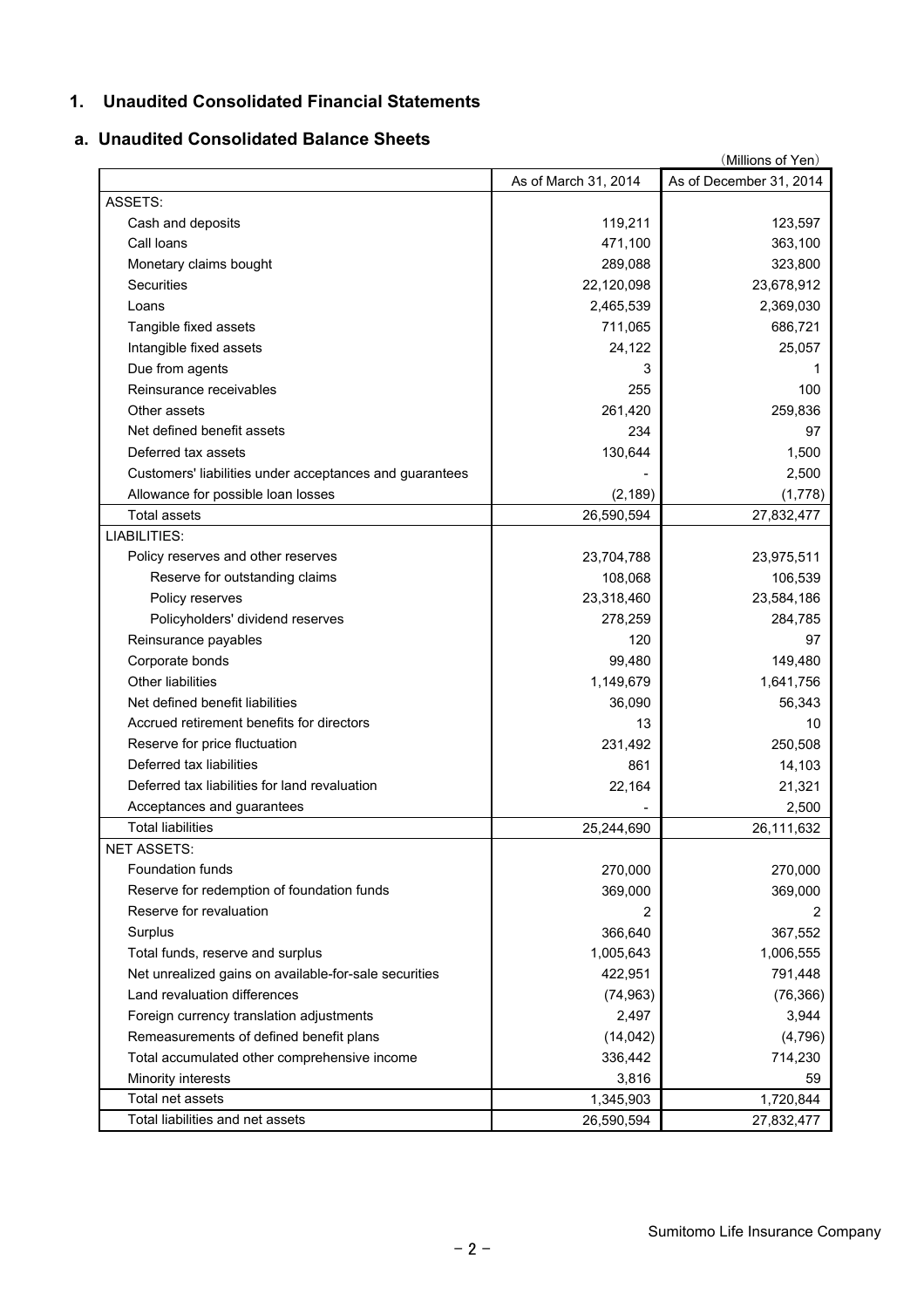### **b. Unaudited Consolidated Statements of Income**

|                                                            |                   | (Millions of Yen) |
|------------------------------------------------------------|-------------------|-------------------|
|                                                            | Nine months ended | Nine months ended |
|                                                            | December 31, 2013 | December 31, 2014 |
| Ordinary income                                            | 2,667,618         | 2,614,650         |
| Insurance premiums and other                               | 1,865,624         | 1,895,400         |
| Investment income                                          | 709,281           | 638,380           |
| Interest, dividends and other income                       | 402,183           | 403,908           |
| Gains on trading securities                                | 0                 |                   |
| Gains on sales of securities                               | 35,298            | 13,506            |
| Investment gains on separate accounts                      | 268,645           | 219,394           |
| Other ordinary income                                      | 92,712            | 80,869            |
| Ordinary expenses                                          | 2,515,133         | 2,499,825         |
| Benefits and other payments                                | 1,637,320         | 1,700,881         |
| Claims paid                                                | 405,829           | 388,618           |
| Annuity payments                                           | 302,566           | 509,179           |
| Benefits payments                                          | 304,650           | 259,758           |
| Surrender benefits                                         | 580,359           | 481,187           |
| Provision for policy reserves and other reserves           | 307,679           | 266,038           |
| Provision for policy reserves                              | 307,354           | 265,726           |
| Provision for interest on policyholders' dividend reserves | 325               | 312               |
| Investment expenses                                        | 198,900           | 170,812           |
| Interest expenses                                          | 7,475             | 5,772             |
| Losses on sales of securities                              | 9,177             | 938               |
| Losses on valuation of securities                          | 18                | 518               |
| Operating expenses                                         | 251,039           | 245,345           |
| Other ordinary expenses                                    | 120,193           | 116,747           |
| Ordinary profit                                            | 152,484           | 114,824           |
| Extraordinary gains                                        | 719               | 4,138             |
| Gains on disposals of fixed assets                         | 719               | 4,138             |
| <b>Extraordinary losses</b>                                | 35,059            | 27,126            |
| Losses on disposals of fixed assets                        | 504               | 749               |
| Impairment losses                                          | 15,775            | 6,761             |
| Provision for reserve for price fluctuation                | 18,218            | 19,016            |
| Payments to social responsibility reserve                  | 559               | 600               |
| Surplus before income taxes and minority interests         | 118,145           | 91,836            |
| Income taxes                                               |                   |                   |
| Current                                                    | 50,212            | 34,954            |
| Deferred                                                   | (28, 825)         | (19, 307)         |
| Total income taxes                                         | 21,386            | 15,646            |
| Surplus before minority interests                          | 96,758            | 76,189            |
| Minority interests                                         | (278)             | (123)             |
| Net surplus                                                | 97,036            | 76,313            |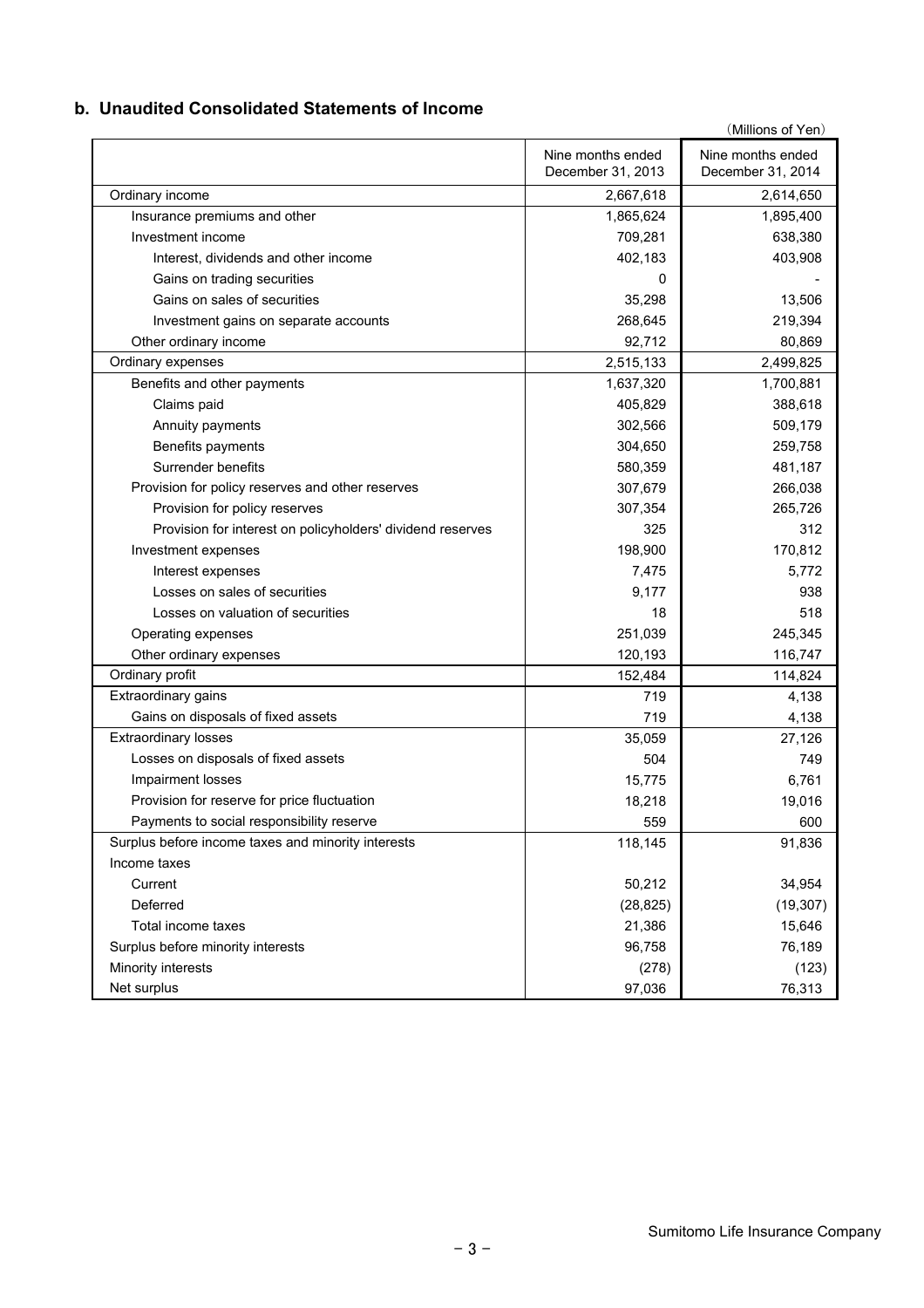# **c. Unaudited Consolidated Statements of Comprehensive Income**

|                                                                                            |                                        | (Millions of Yen)                      |
|--------------------------------------------------------------------------------------------|----------------------------------------|----------------------------------------|
|                                                                                            | Nine months ended<br>December 31, 2013 | Nine months ended<br>December 31, 2014 |
| Surplus before minority interests                                                          | 96,758                                 | 76,189                                 |
| Other comprehensive income                                                                 | 82,396                                 | 379,221                                |
| Net unrealized gains on available-for-sale securities                                      | 82,126                                 | 366,616                                |
| Land revaluation differences                                                               | (23)                                   |                                        |
| Foreign currency translation adjustments                                                   | 106                                    | 39                                     |
| Remeasurements of defined benefit plans                                                    |                                        | 9,246                                  |
| Share of other comprehensive income of associates<br>accounted for under the equity method | 187                                    | 3,319                                  |
| Comprehensive income                                                                       | 179,155                                | 455,410                                |
| Comprehensive income attributable to the Parent Company                                    | 179,465                                | 455,504                                |
| Comprehensive income(loss) attributable to minority interests                              | (310)                                  | (93)                                   |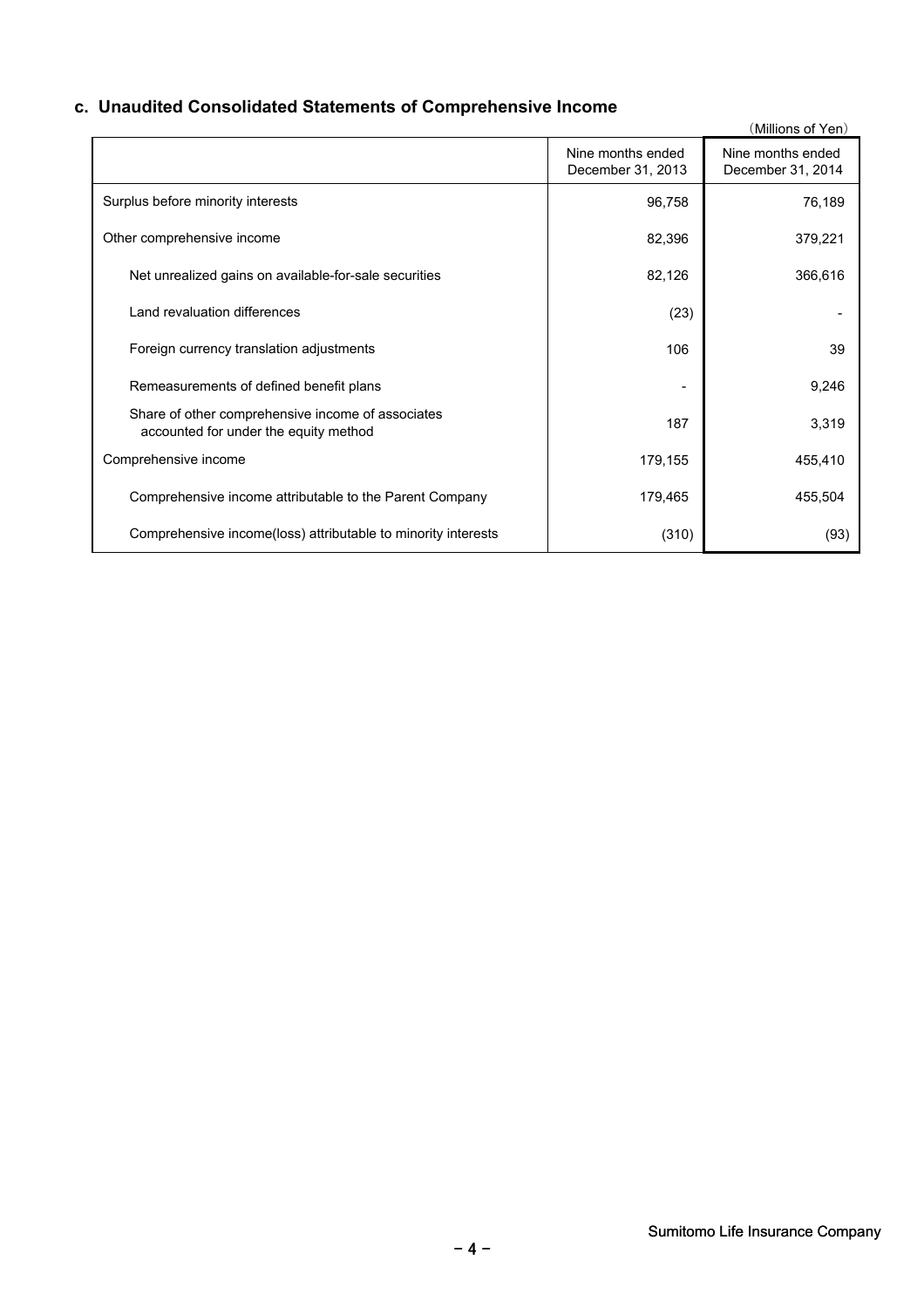# **Notes to the Unaudited Consolidated Financial Statements**

# **Changes in Policies of Preparing the Unaudited Consolidated Financial Statements for the Nine Months Ended December 31, 2014**

#### 1. Affiliates

The number of affiliates accounted for by the equity method was 10 as of December 31, 2014.

PT BNI Life Insurance has been included as an affiliate since the end of the period ended December 31, 2014, corresponding to acquiring its shares.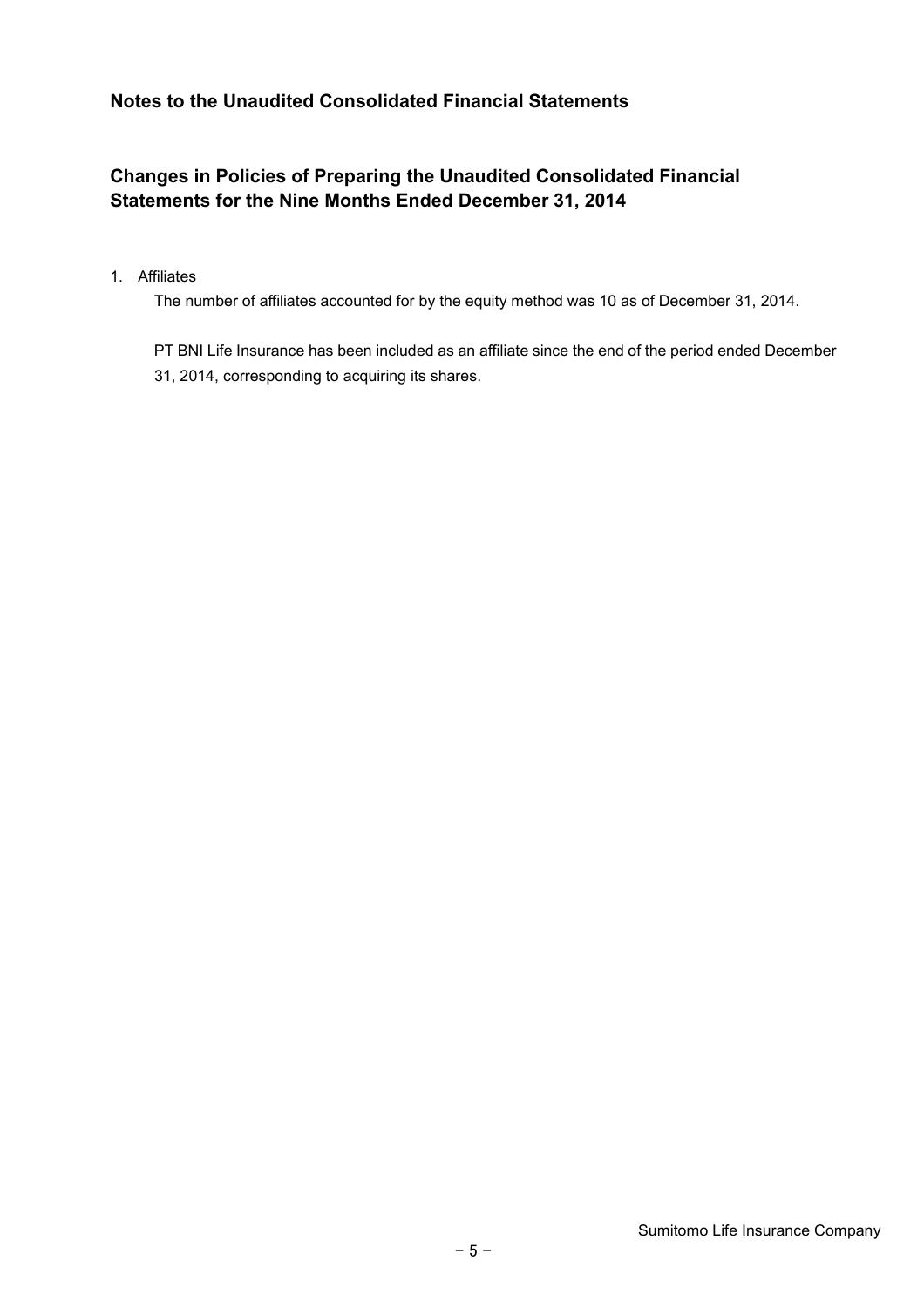### **Notes to the Unaudited Consolidated Balance Sheet as of December 31, 2014**

- 1. Assets and liabilities denominated in foreign currencies, except for investments in unconsolidated subsidiaries and affiliates, are translated into Japanese Yen at the exchange rates prevailing on the balance sheet date. Investments in unconsolidated subsidiaries and affiliates are translated into Japanese Yen at the exchange rates on the dates of acquisition.
- 2. "Accounting Standard for Retirement Benefits" (ASBJ Statement No.26) and "Guidance on Accounting Standard for Retirement Benefits" (ASBJ Guidance No.25) have been applied at the beginning of the period ended December 31, 2014. Accordingly, from the period ended December 31, 2014, SUMITOMO LIFE INSURANCE COMPANY ("the Company") has changed the periodic allocation method of estimated retirement benefits from the straight-line basis to the benefits formula basis. With respect to the application of the revised accounting standards, in accordance with the transitional treatment set out in article 37 of the standard, the amount of the impact of changes to the method of calculation of retirement benefit obligations and service costs has been included in surplus as of the

beginning of the period. As a result, surplus at the beginning of the period decreased ¥13,213 million. In addition, ordinary profit and surplus before income taxes and minority interests decreased ¥1,481 million for the period ended December 31, 2014.

- 3. Securities loaned under security lending agreements amounted to ¥1,644,061 million as of December 31, 2014.
- 4. Changes in policyholders' dividend reserves for the period ended December 31, 2014 were as follows:

|                                                         | Millions of Yen |
|---------------------------------------------------------|-----------------|
| Balance at the beginning of the<br>period               | ¥278,259        |
| Transfer from surplus in the<br>previous fiscal year    | 60,141          |
| Dividend payments to<br>policyholders during the period | (53, 928)       |
| Interest accrued during the period                      | 312             |
| Balance at the end of the period                        | ¥284,785        |

5. On January 30, 2015, the Company made an early repayment of a subordinated debt in the amount of ¥102,500 million before its maturity, the repayment of which was subordinated to other obligations.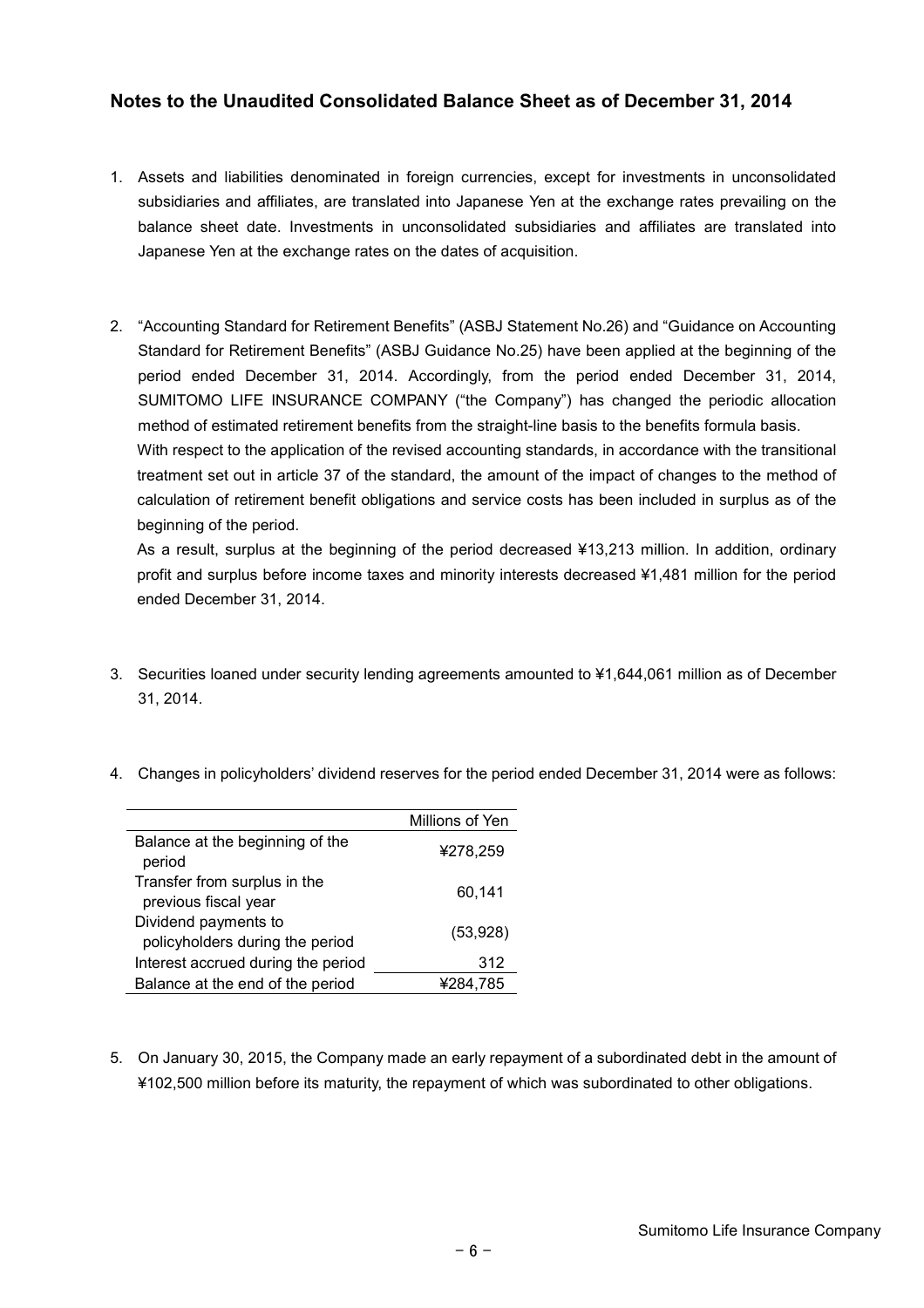# **Notes to the Unaudited Consolidated Statement of Income for the Nine Months Ended December 31, 2014**

1. The total amount of depreciation of tangible fixed assets for the period ended December 31, 2014 was ¥19,455 million. The total amount of depreciation of goodwill for the period ended December 31, 2014 was ¥1,336 million.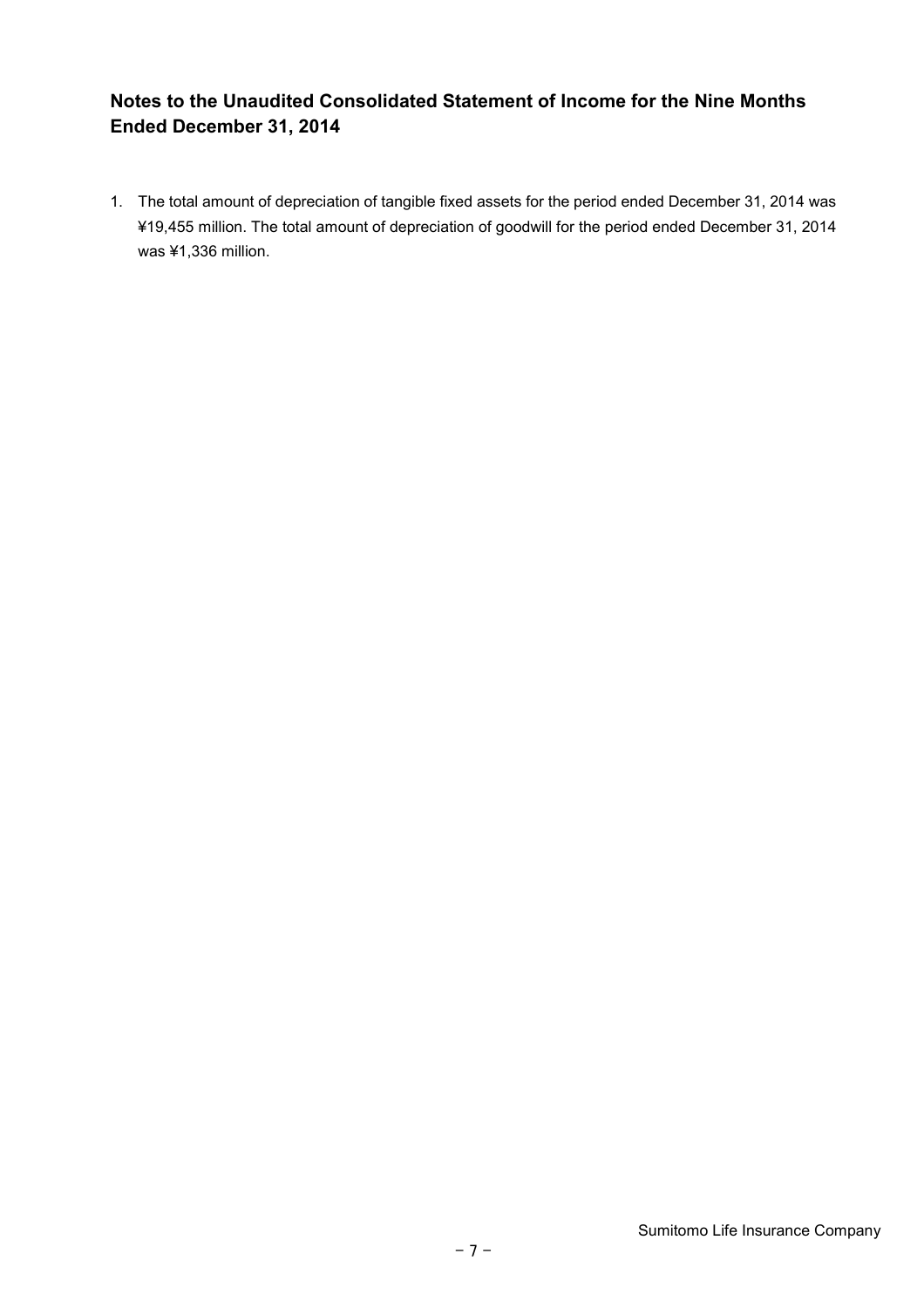### **2. Solvency Margin Ratio on a Consolidated Basis**

|                                                                                                                |                      | (millions of yen)       |
|----------------------------------------------------------------------------------------------------------------|----------------------|-------------------------|
|                                                                                                                | As of March 31, 2014 | As of December 31, 2014 |
| Solvency margin gross amount<br>(A)                                                                            | 2,772,886            | 3,319,150               |
| Foundation funds and others                                                                                    | 945,868              | 958,979                 |
| Reserve for price fluctuation                                                                                  | 231,492              | 250,508                 |
| Contingency reserve                                                                                            | 301,807              | 312,360                 |
| Unusual contingency reserve                                                                                    |                      |                         |
| General allowance for possible loan losses                                                                     | 1,609                | 1,117                   |
| Net unrealized gains on available-for-sale securities $\times$ 90%<br>(Multiplied by 100% if losses)           | 549,947              | 1,026,283               |
| Net unrealized gains on real estate $\times$ 85%<br>(Multiplied by 100% if losses)                             | (85, 859)            | (84, 836)               |
| Total amount of unrecognized actuarial losses and unrecognized past<br>service costs                           | (20, 264)            | (6,918)                 |
| Excess of continued Zillmerized reserve                                                                        | 619,955              | 624,863                 |
| Qualifying subordinated debt                                                                                   | 201,980              | 251,980                 |
| Excess of continued Zillmerized reserve and qualifying subordinated<br>debt not included in margin calculation |                      |                         |
| Deduction clause                                                                                               | (53, 787)            | (90, 306)               |
| <b>Others</b>                                                                                                  | 80,137               | 75,118                  |
| $\sqrt{(\sqrt{R_1^2 + R_5^2} + R_8 + R_9)^2 + (R_2 + R_3 + R_7)^2 + R_4 + R_6}$ (B)<br>Total amount of risk    | 616,378              | 662,469                 |
| Insurance risk<br>$R_1$                                                                                        | 81,996               | 80,051                  |
| General insurance risk<br>$\rm R_5$                                                                            |                      |                         |
| Large disaster risk<br>$R_6$                                                                                   |                      |                         |
| $\rm R_{\,8}$<br>Third-sector insurance risk                                                                   | 50,018               | 50,922                  |
| Insurance risk of small-amount, short-term insurer<br>$R_{9}$                                                  |                      |                         |
| $R_2$<br>Risk of assumed yield                                                                                 | 220,364              | 217,074                 |
| $R_7$ <sup>*</sup><br>Minimum guarantee risk                                                                   | 52,793               | 40,164                  |
| Investment risk<br>$R_3$                                                                                       | 314,179              | 376,544                 |
| $R_4$<br>Operational risk                                                                                      | 14,387               | 15,295                  |
| Solvency margin ratio<br>$\frac{1}{(1/2) \times (B)}$ × 100                                                    | 899.7%               | 1002.0%                 |

※ The standard method is used for the calculation of the amount equivalent to minimum guarantee risk.

Note: The amounts and figures in the table above are calculated based on Article 130 of the Insurance Business Act, Article 86-2 and Article 88 of the Ordinance for Enforcement of the Insurance Business Act and Financial Services Agency Public Notice No.23 of 2011.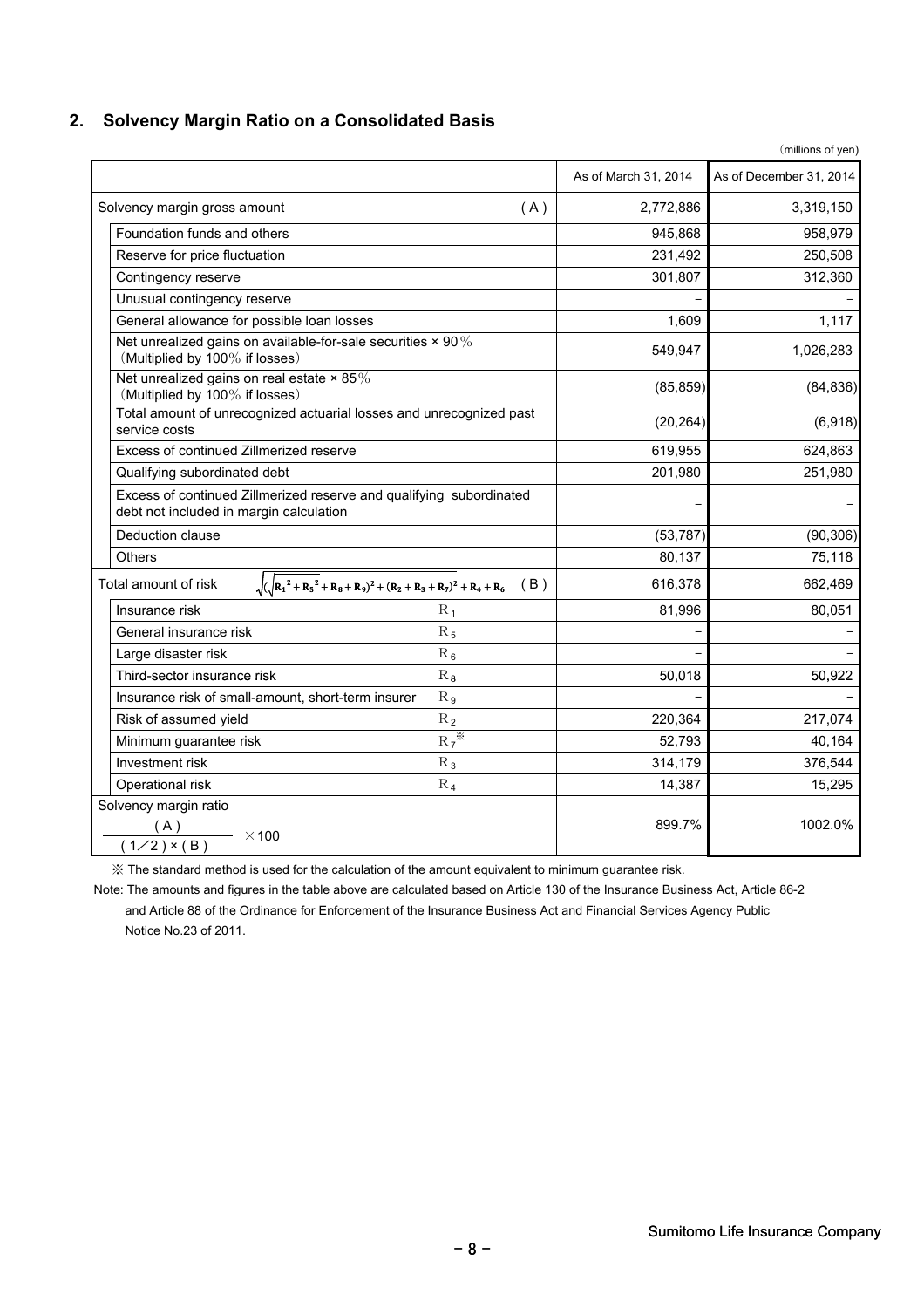# **3. Non-Consolidated Financial Information** (**General Account**)

# **a. Overall Composition of Investments**

|                                    |                                     | (millions of yen, %) |            |                         |            |  |
|------------------------------------|-------------------------------------|----------------------|------------|-------------------------|------------|--|
|                                    |                                     | As of March 31, 2014 |            | As of December 31, 2014 |            |  |
|                                    |                                     | Amount               | % of total | Amount                  | % of total |  |
|                                    | Cash, deposits and call loans       | 430,981              | 1.8        | 350,340                 | 1.4        |  |
|                                    | Monetary claims bought              | 289,088              | 1.2        | 323,800                 | 1.3        |  |
|                                    | Investments in securities           | 19,507,535           | 82.1       | 21,281,639              | 84.2       |  |
|                                    | Domestic bonds                      | 12,526,843           | 52.7       | 12,778,710              | 50.5       |  |
|                                    | Domestic stocks                     | 1,218,629            | 5.1        | 1,487,927               | 5.9        |  |
|                                    | Foreign securities                  | 5,729,106            | 24.1       | 6,987,602               | 27.6       |  |
|                                    | Foreign bonds                       | 5,191,255            | 21.8       | 6,405,698               | 25.3       |  |
|                                    | Other foreign securities            | 537,850              | 2.3        | 581,904                 | 2.3        |  |
|                                    | Other securities                    | 32,955               | 0.1        | 27,399                  | 0.1        |  |
|                                    | Loans                               | 2,465,539            | 10.4       | 2,369,030               | 9.4        |  |
|                                    | Policy loans                        | 335,002              | 1.4        | 325,787                 | 1.3        |  |
|                                    | Industrial and consumer loans       | 2,130,536            | 9.0        | 2,043,243               | 8.1        |  |
|                                    | Real estate                         | 701,212              | 2.9        | 677,899                 | 2.7        |  |
|                                    | Investment property                 | 497,088              | 2.1        | 477,952                 | 1.9        |  |
|                                    | Deferred tax assets                 | 123,415              | 0.5        |                         |            |  |
| Other assets                       |                                     | 255,612              | 1.1        | 281,771                 | 1.1        |  |
| Allowance for possible loan losses |                                     | (2, 189)             | (0.0)      | (1,778)                 | (0.0)      |  |
|                                    | Total                               | 23,771,196           | 100.0      | 25,282,704              | 100.0      |  |
|                                    | Foreign currency denominated assets | 3,856,203            | 16.2       | 4,834,444               | 19.1       |  |

Note: Real estate is recorded as the sum total of land, buildings and construction in progress.